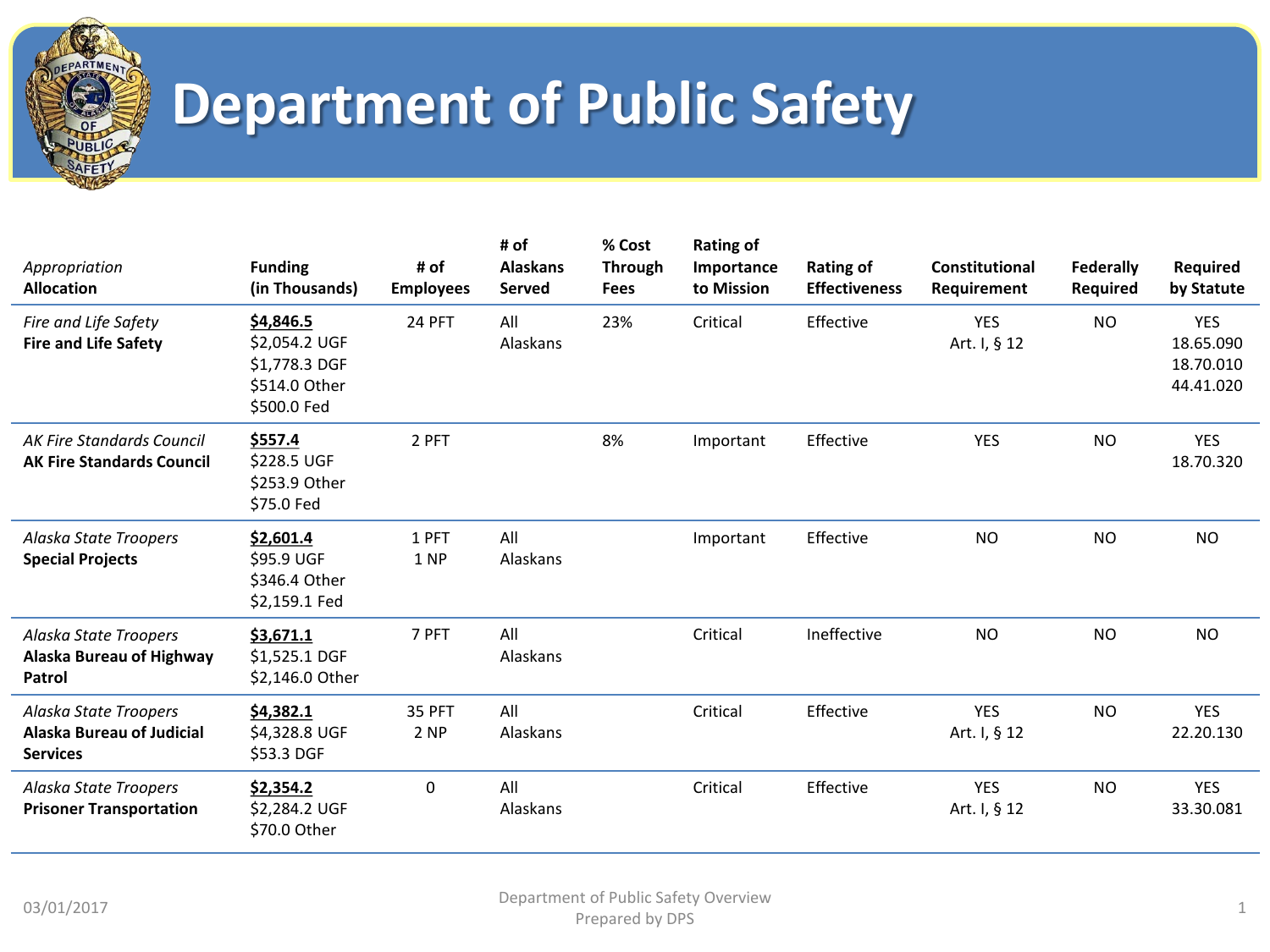

| Appropriation<br><b>Allocation</b>                                                    | <b>Funding</b><br>(in Thousands)                               | # of<br><b>Employees</b> | # of<br><b>Alaskans</b><br><b>Served</b> | % Cost<br><b>Through</b><br><b>Fees</b> | <b>Rating of</b><br>Importance<br>to Mission | <b>Rating of</b><br><b>Effectiveness</b> | <b>Constitutional</b><br>Requirement | <b>Federally</b><br>Required | Required<br>by Statute                                         |
|---------------------------------------------------------------------------------------|----------------------------------------------------------------|--------------------------|------------------------------------------|-----------------------------------------|----------------------------------------------|------------------------------------------|--------------------------------------|------------------------------|----------------------------------------------------------------|
| Alaska State Troopers<br><b>Search and Rescue</b>                                     | \$575.5<br>\$575.5 UGF                                         | 0                        | All<br>Alaskans                          |                                         | Critical                                     | Effective                                | <b>YES</b><br>Art. I, § 12           | <b>NO</b>                    | <b>YES</b><br>18.60.115<br>18.60.120<br>18.65.090              |
| Alaska State Troopers<br><b>Rural Trooper Housing</b>                                 | \$2,957.9<br>\$1,312.4 UGF<br>\$1,645.5 DGF                    | $\pmb{0}$                |                                          |                                         | Important                                    | Effective                                | <b>NO</b>                            | <b>NO</b>                    | <b>YES</b><br>44.41.020(d)                                     |
| Alaska State Troopers<br><b>Statewide Drug and</b><br><b>Alcohol Enforcement Unit</b> | \$10,501.4<br>\$7,423.1 UGF<br>\$40.0 DGF<br>\$3,038.3 Fed     | 39 PFT                   | All<br>Alaskans                          |                                         | Critical                                     | Effective                                | <b>YES</b><br>Art. I, § 12           | <b>NO</b>                    | <b>YES</b><br>18.65.080<br>18.65.085<br>18.65.090              |
| Alaska State Troopers<br><b>AST Detachments</b>                                       | \$64,938.1<br>\$63,684.4 UGF<br>\$275.0 DGF<br>\$978.7 Other   | 363 PFT<br>2 NP          | All<br>Alaskans                          |                                         | Critical                                     | Effective                                | <b>YES</b><br>Art. I, § 12           | <b>NO</b>                    | <b>YES</b><br>18.65.080<br>18.65.090<br>44.41.020              |
| Alaska State Troopers<br>Alaska Bureau of<br>Investigation                            | \$7,438.5<br>\$7,438.5 UGF                                     | 45 PFT<br>1 NP           | All<br>Alaskans                          |                                         | Critical                                     | Effective                                | <b>YES</b><br>Art. I, § 12           | <b>NO</b>                    | <b>YES</b><br>18.65.080<br>18.65.086<br>18.65.090<br>44.41.020 |
| Alaska State Troopers<br><b>Alaska Wildlife Troopers</b>                              | \$20,838.9<br>\$19,729.0 UGF<br>\$100.0 DGF<br>\$1,009.9 Other | 109 PFT<br>18 PPT        | All<br>Alaskans                          |                                         | Critical                                     | Effective                                | <b>YES</b><br>Art. I, § 12           | <b>NO</b>                    | <b>YES</b><br>18.65.080<br>18.65.090<br>44.41.020              |
| 03/01/2017                                                                            |                                                                |                          |                                          | Duesaus de L. DDC                       | Department of Public Safety Overview         |                                          |                                      |                              | $\overline{2}$                                                 |

Prepared by DPS 2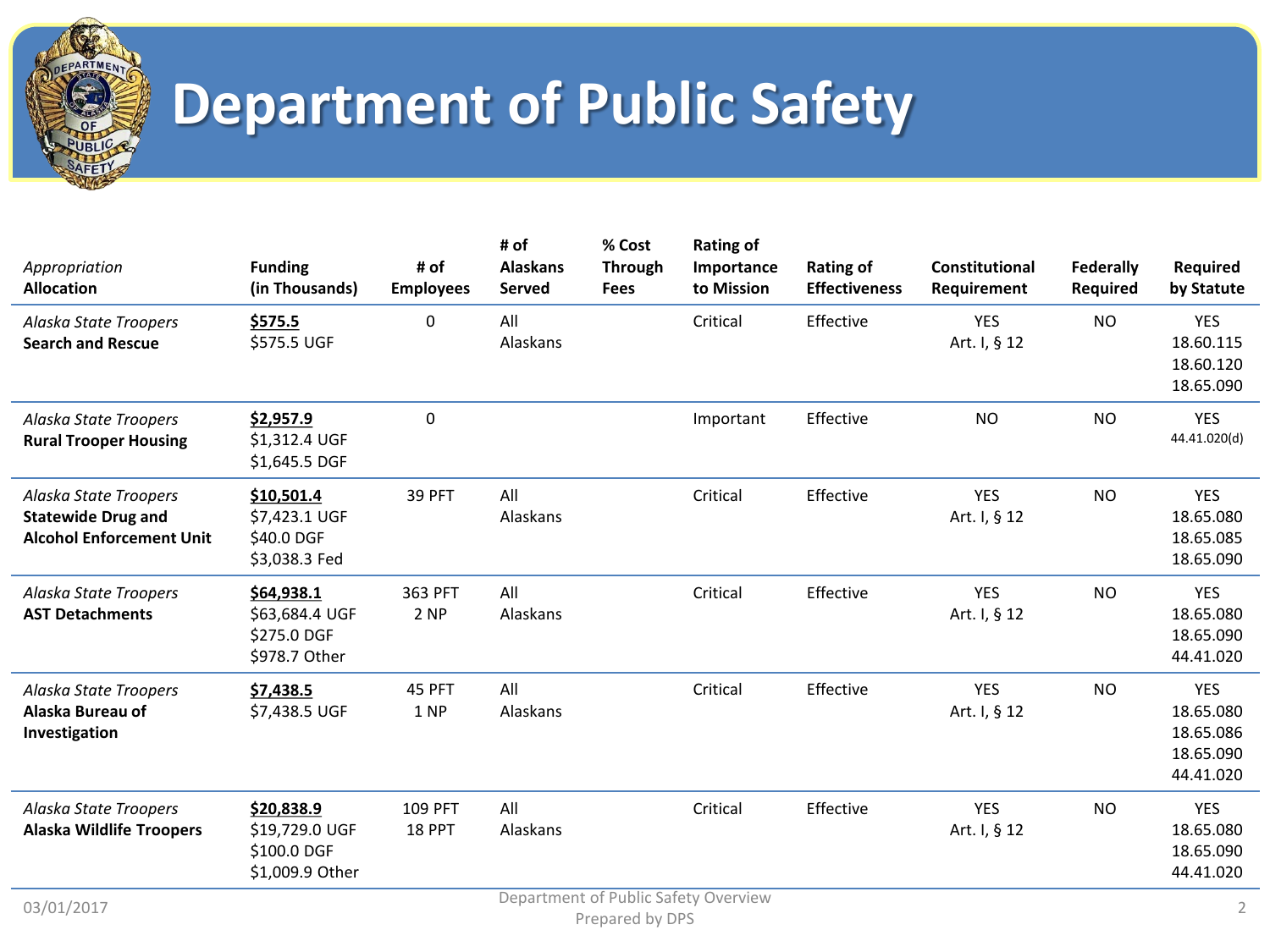

| Appropriation<br><b>Allocation</b>                                       | <b>Funding</b><br>(in Thousands)                                                | # of<br><b>Employees</b> | # of<br><b>Alaskans</b><br><b>Served</b> | % Cost<br><b>Through</b><br><b>Fees</b> | <b>Rating of</b><br>Importance<br>to Mission | <b>Rating of</b><br><b>Effectiveness</b> | <b>Constitutional</b><br>Requirement | <b>Federally</b><br><b>Required</b> | Required<br>by Statute                                         |
|--------------------------------------------------------------------------|---------------------------------------------------------------------------------|--------------------------|------------------------------------------|-----------------------------------------|----------------------------------------------|------------------------------------------|--------------------------------------|-------------------------------------|----------------------------------------------------------------|
| Alaska State Troopers<br><b>AWT Aircraft Section</b>                     | \$4,398.1<br>\$3,367.0 UGF<br>\$1,031.1 Other                                   | 14 PFT                   | All<br>Alaskans                          |                                         | Critical                                     | Effective                                | <b>NO</b>                            | <b>NO</b>                           | <b>YES</b><br>18.60.115<br>18.60.120<br>18.65.090<br>44.41.020 |
| Alaska State Troopers<br><b>AWT Marine Enforcement</b><br><b>Section</b> | \$2,080.8<br>\$2,038.3 UGF<br>\$42.5 Other                                      | 10 PFT                   | All<br>Alaskans                          |                                         | Critical                                     | Effective                                | <b>NO</b>                            | <b>NO</b>                           | <b>YES</b><br>18.60.115<br>18.60.120<br>18.65.090<br>44.41.020 |
| Village Public Safety Officer<br><b>Village Public Safety Officer</b>    | \$13,647.8<br>\$13,647.8 UGF                                                    | 5 PFT                    | All<br>Alaskans                          |                                         | Critical                                     | Effective                                | <b>NO</b>                            | <b>NO</b>                           | <b>YES</b><br>18.65.670<br>44.41.020                           |
| AK Police Standards Council<br><b>AK Police Standards</b><br>Council     | \$1,286.9<br>\$1,286.9 DGF                                                      | 4 PFT                    |                                          |                                         | Critical                                     | Effective                                | <b>YES</b>                           | <b>NO</b>                           | <b>YES</b><br>18.65.140<br>18.65.290                           |
| Council on DV and SA<br><b>Council on DV and SA</b>                      | \$17,172.3<br>\$10,770.2 UGF<br>\$2,000.0 DGF<br>\$690.1 Other<br>\$4,712.0 Fed | 6 PFT                    | All<br>Alaskans                          |                                         | Important                                    | Effective                                | <b>YES</b><br>Art. I, § 12           | <b>NO</b>                           | YES<br>18.66                                                   |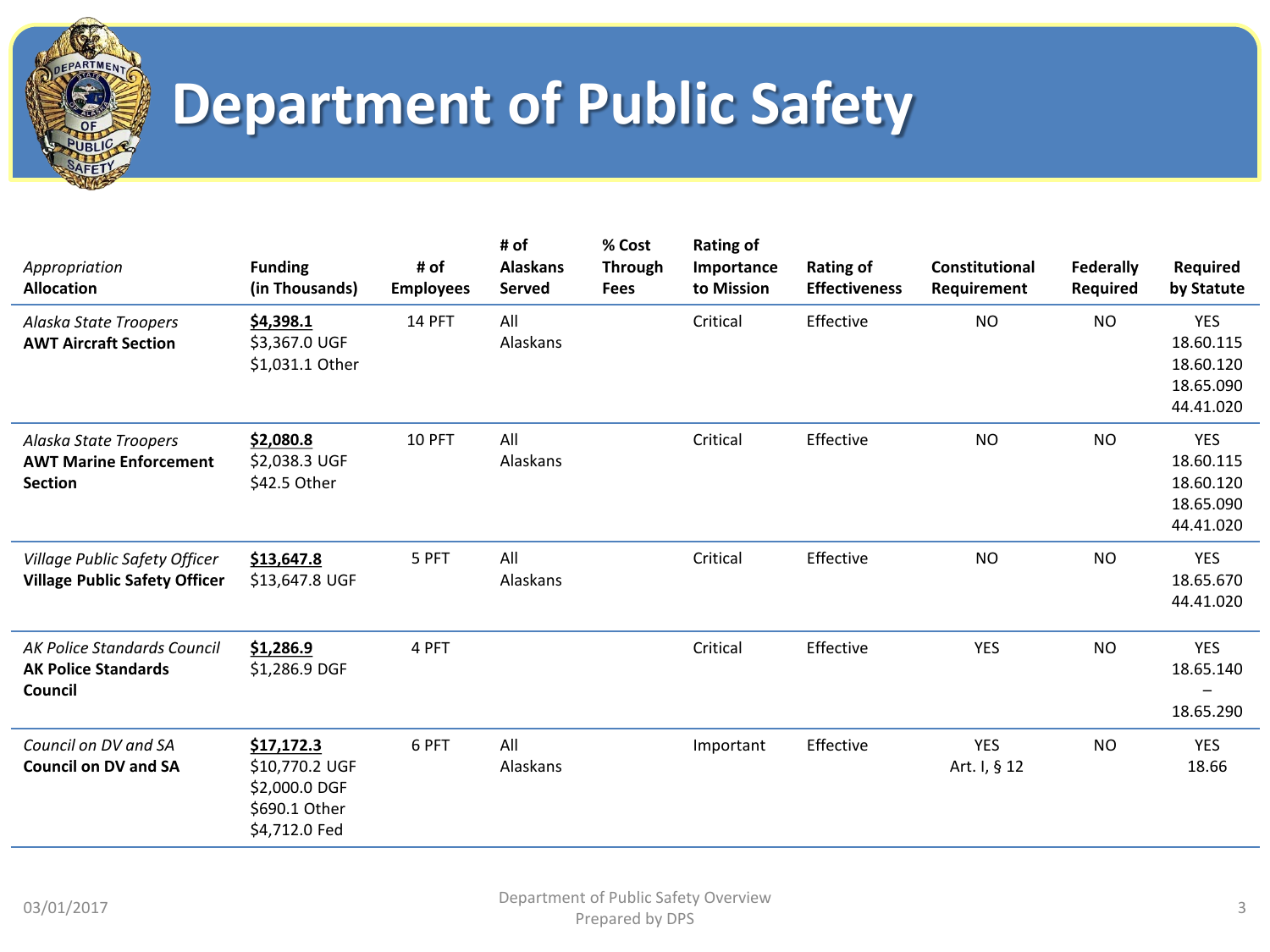

| Appropriation<br><b>Allocation</b>                                                                                                                 | <b>Funding</b><br>(in Thousands)                                                | # of<br><b>Employees</b> | # of<br><b>Alaskans</b><br><b>Served</b> | % Cost<br><b>Through</b><br><b>Fees</b> | <b>Rating of</b><br>Importance<br>to Mission | <b>Rating of</b><br><b>Effectiveness</b> | Constitutional<br>Requirement | <b>Federally</b><br><b>Required</b> | Required<br>by Statute                                                                    |
|----------------------------------------------------------------------------------------------------------------------------------------------------|---------------------------------------------------------------------------------|--------------------------|------------------------------------------|-----------------------------------------|----------------------------------------------|------------------------------------------|-------------------------------|-------------------------------------|-------------------------------------------------------------------------------------------|
| Statewide Support<br><b>Commissioner's Office</b>                                                                                                  | \$2,313.1<br>\$972.9 UGF<br>\$8.0 DGF<br>\$1,332.2 Other                        | <b>14 PFT</b><br>1 NP    |                                          |                                         | Critical                                     | Effective                                | <b>YES</b>                    | <b>NO</b>                           | <b>YES</b><br>44.41.010                                                                   |
| Statewide Support<br><b>Public Safety Training</b><br>Academy                                                                                      | \$2,610.7<br>\$1,765.9 UGF<br>\$34.3 DGF<br>\$810.5 Other                       | 10 PFT                   |                                          |                                         | Critical                                     | Effective                                | <b>NO</b>                     | <b>NO</b>                           | <b>NO</b>                                                                                 |
| <b>Statewide Support</b><br><b>Administrative Services</b>                                                                                         | \$4,287.2<br>\$3,035.2 UGF<br>\$1,252.0 DGF                                     | 30 PFT                   |                                          |                                         | Important                                    | Effective                                | <b>NO</b>                     | <b>NO</b>                           | <b>NO</b>                                                                                 |
| Statewide Support<br>Alaska Wing Civil Air Patrol                                                                                                  | \$453.5<br>\$453.5 UGF                                                          | 0                        |                                          |                                         | Beneficial                                   | Effective                                | <b>YES</b>                    | <b>NO</b>                           | <b>YES</b><br>18.60.146                                                                   |
| Statewide Support<br><b>Statewide Information</b><br><b>Technology Services /</b><br><b>Criminal Records &amp;</b><br><b>Identification Bureau</b> | \$9,844.6<br>\$4,279.0 UGF<br>\$1,105.0 DGF<br>\$3,221.5 Other<br>\$1,239.1 Fed | <b>59 PFT</b><br>1 NP    |                                          | 9%                                      | Critical                                     | Effective                                | <b>YES</b><br>Art. I, § 12    | <b>YES</b><br>42 USC                | <b>YES</b><br>12.62<br>12.63<br>12.64<br>18.65.400<br>18.65.700<br>44.41.025<br>44.41.050 |